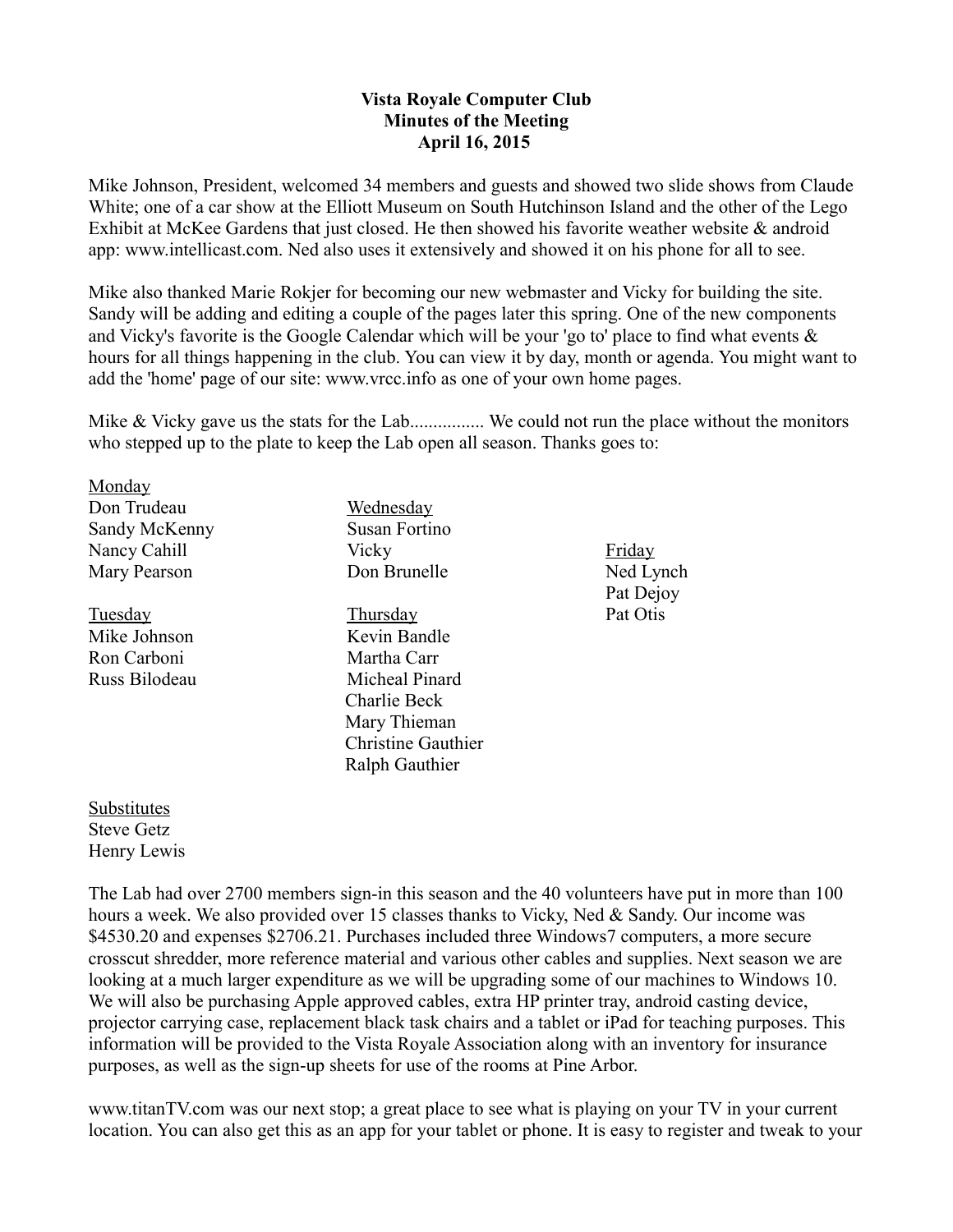own needs.

We then enjoyed a couple of videos that were sent by Harriet Brottman.

Kids react to typewriters............ really funny video

https://www.youtube.com/watch?v=vfxRfkZdiAQ; there are other videos there as well

and another one about a typewriter: www.youtube.com/embed/qteu4ld SCE?rel=0

Aging in a Painting: http://nethugs.com/interesting/aging-in-a-painting/

\*\*\*\*\*\*\*\*\*\*\*\*\*\*\*\*\*\*\*\*\*\*\*\*\*\*\*\*\*\*\*\*\*\*\*\*\*\*\*\*\*\*\*\*\*\*\*\*\*\*\*\*\*\*\*\*\*\*\*\*\*\*\*\*

Below are the stats and thank yous from Mike regarding this past year:

Outside speakers:

Jurgen and Bill Hartley from ACT Computers

Marie Conforti - Elder Law & Estate Planning

Roberta Barker - Deputy Sheriff, re: Cyber Crime & Identity Theft

William Cruz - Wells Fargo Bank, re: Fraud

Kneli Spenser - Seacoast Bank, re: Money Management

Alicia Hanrahan - aka Sandy's daughter, re: Facebook

Club member speakers:

Ron, Susan, Vicky, Sal, Sandy, Craig, Ned, and myself

You should review the minutes and see all that was covered. It was amazing.

And hopefully you learned at least one or more things this season.

Thank you to everyone involved with our new website: Marie, Vicky, Sandy. Also a heartfelt thanks to Horst Wilms for being our web builder and webmaster for the past few years; we appreciate all the time and effort he put into it on our behalf.

Thank you to everyone involved with the very successful open house.

200 - the number of members for the year. Ms. 200 aka Diann Browning.